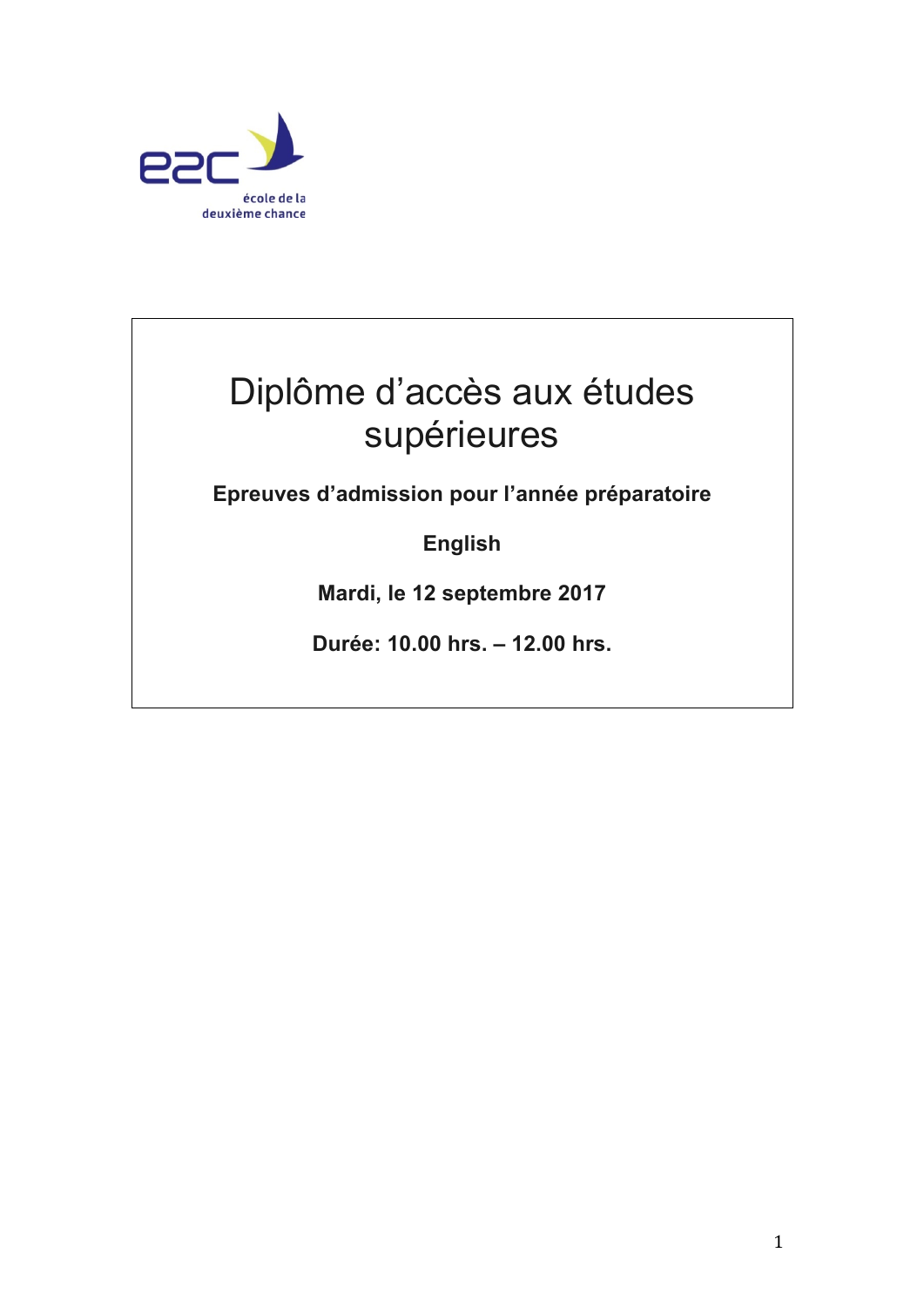## **DAES – ENGLISH – ENTRY TEST**

## **Bavarian hamlet set to become the centre of a post-Brexit EU**

*It has just 78 inhabitants but will officially become the geographical heart of the European Union after Britain leaves.* 

Kate Connolly

paragraph When Karin Kessler harvested her winter oilseed rape in summer 2016, she was vexed by the sudden slump in the market price and put the crop into storage to wait for its value to rise.

1

3

4

6

"The Brexit referendum had rattled the markets," the 51-year-old farmer recalled. "I ended up selling in December instead."

2 In the run-up to 2017's harvest in mid-July, her main concern will be quite different: how to manoeuvre her combine harvester around the wooden post in the field marking the future geographical centre of the European Union. "It was a bit of a surprise to wake up to the news," Kessler said. "You could say Brexit has rattled us again but in a good way, if that's possible."

Kessler was in the village shop in Gadheim – home to just 78 inhabitants when she was told the news by the baker, who had herself just heard it on the radio: the hamlet she had grown up in and where her family has farmed for 150 years will officially become the geographical heart of the EU after Britain leaves.

The ruling, which filtered through Gadheim on the day that the British Prime Minister, Theresa May triggered article 50 and started the process of quitting the EU, has come from French cartographers at the geographic information engineering institute (IGN) in Paris.

5 They have decreed that the EU's eastward shift following Britain's exit will mean the village of Westerngrund, about 50 miles (80km) away, relinquishes the title to Gadheim, just north of Würzburg in Bavaria.

The precise coordinates are 9° 54' 07'' E and 49° 50' 35'' N. It was not until Kessler's 25-year-old son, Michael, a software engineer, put them into his mobile phone that she realized the location was not only in Gadheim but right in the middle of her 55-hectare farm, placing it, as she put it, "at the belly button of the EU."

- 7 Bernard Bèzes, of the IGN, said the calculation had been made after people contacted the institute "asking to know precise measurements for the centre of a post-Brexit EU". His institute has also calculated the centre of the continent of Europe to be in Lithuania, much to the delight of the village of Purnuskès.
- 8 Brigitte Heim was happy to explain why being the centre of the EU matters so much. She is the mayor of Westerngrund, which became the new centre after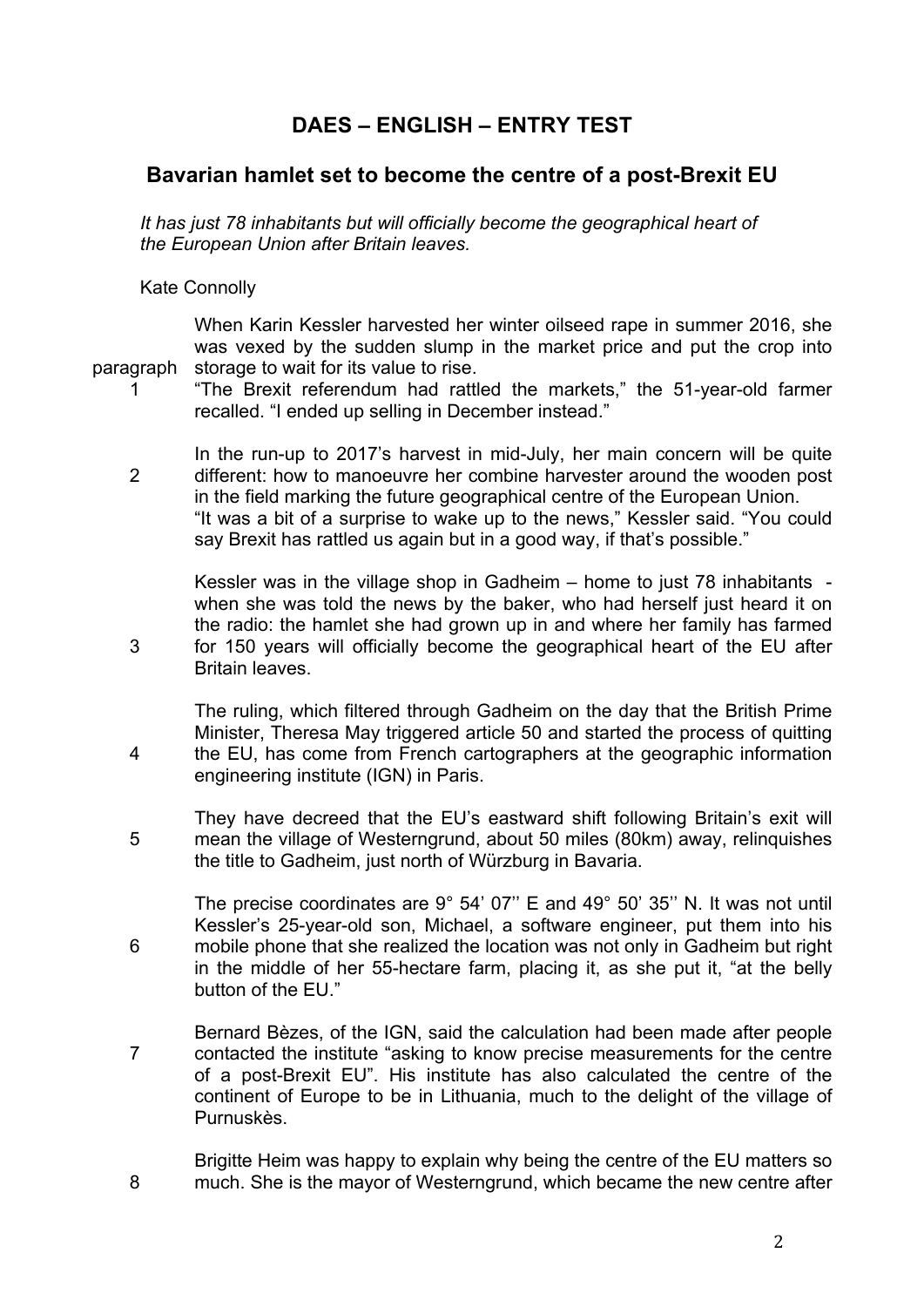Croatia joined the EU in 2013.

9

"We have about 10,000 visitors who come here every year just because of this," Heim said. The village has marked the spot, in a field on the edge of the village, with an EU flag and some picnic tables. The official inauguration of the spot was accompanied by a brass band. A hiking route between Westerngrund and the village of Gelnhausen Meerholz – the title-holder from 2007 after Romania and Bulgaria joined – was also instigated.

- 10 Heim said she had no hard feelings towards Gadheim for stealing Westerngrund's thunder. "We always knew it was a gift lent to us for a limited amount of time," she said. "We just set about making the most of it. But we're shocked and saddened by Brexit. When we earned the title, it was because a country had joined; now we're losing it because, for the first time, a country is leaving the EU – we just hope the negotiations take longer than two years so we can hang on to it a little longer."
- 11 In the 1950s, when the EU was still a small community of six, the centre was located close to the Franco-Swiss border just outside the city of Besançon. By 1987, with 12 members, it had shifted to the central French village of Puy de Dôme, and in 2004, to Germany, where it has been ever since.
- 12 Kurt Aldemann said he was mystified as to why anyone would want to leave the EU. Aldemann, 81, a retired telecommunications technician, drove from his home in nearby Veitshöchheim and along the dirt track at the foot of the Franconian hills to photograph the spot for himself when the news reached him.
- 13 "I was a nine-year-old boy when war ended", he said. "But I remember all the bombing raids in and around this area and being haunted by the grave of a German soldier in the woods where we played. I can appreciate the fact that we've enjoyed 70 years of peace and the EU, I think, has been the best way of guaranteeing that."

"Still, I can't say it's not nice that we're being put on the map. If there's a Brexit winner, then maybe, it's Gadheim."

14 Jürgen Götz, the mayor with responsibility for Gadheim, said he hoped the news would encourage more investment and tourism to the area, which boasts one of the finest rococo gardens in Germany and a medieval pilgrimage site.

15 "Of course, we have mixed feelings about all this," he said, standing by an EU flag that has been hoisted in the centre of the village. "We're still discussing what we'll do: put up a proper flag pole, erect a sausage kiosk, a hiking route with Westerngrund, that sort of thing. But we'll enjoy it while it lasts. We can also wish that the talks might collapse and it'll never happen. Then again, if Scotland and Serbia were to join, everything would shift once more."

© Guardian News and Media 2017

3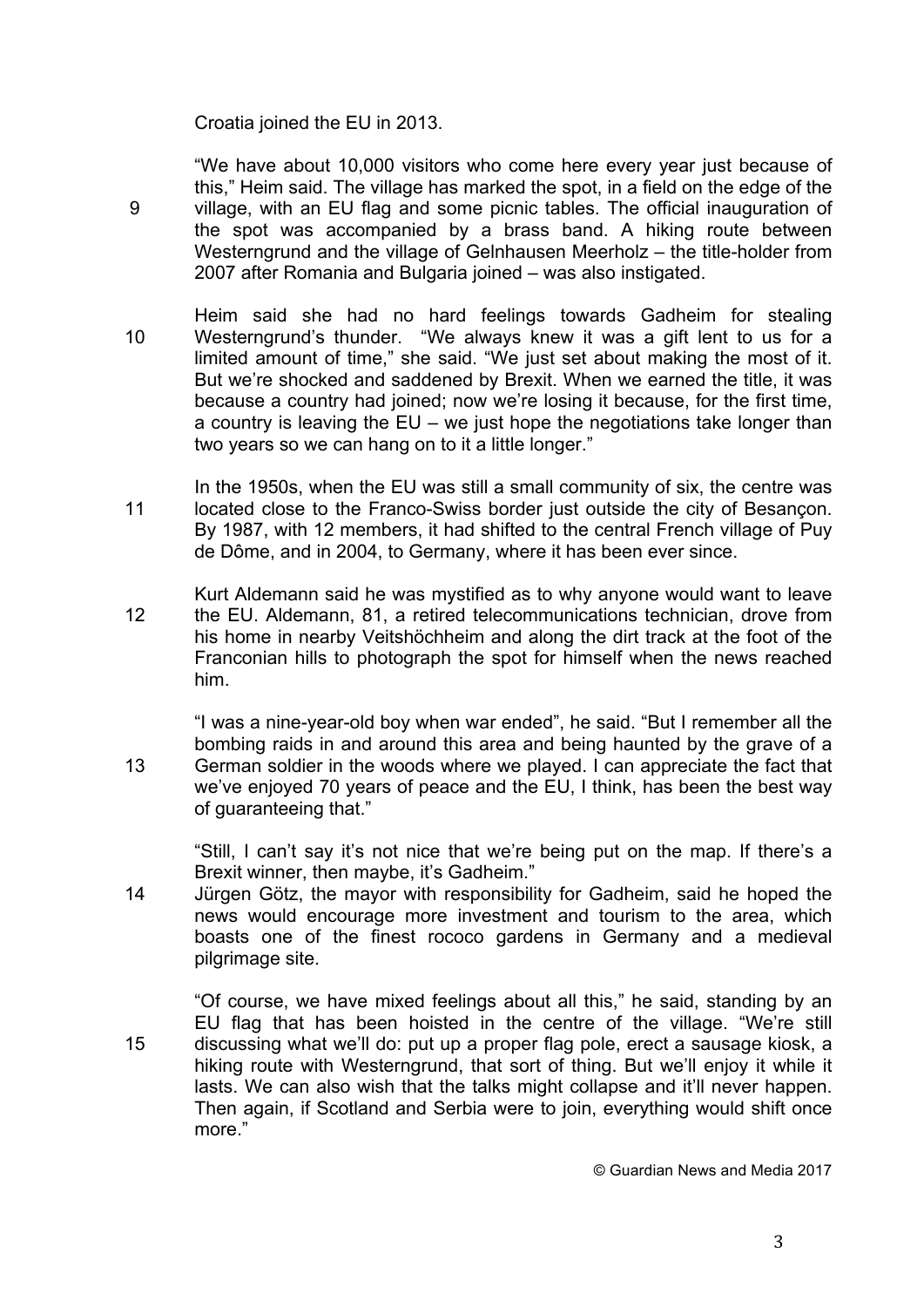| <b>COMPREHENSION QUESTIONS</b><br>Answer the questions in your own words as much as possible.                             | /20 m. |
|---------------------------------------------------------------------------------------------------------------------------|--------|
| 1. What is the article about? (25 words max.) (+1 m.)                                                                     |        |
|                                                                                                                           |        |
| 2. What do you know about these following places? /3 (+1 m. per<br>complete answer). Write full sentences for each place. |        |
|                                                                                                                           |        |
|                                                                                                                           |        |
|                                                                                                                           |        |
|                                                                                                                           |        |
|                                                                                                                           |        |
|                                                                                                                           |        |
| 3. Where exactly will the future centre of the EU be at the end of 2019?<br>$(+1 \, \text{m.})$                           |        |
|                                                                                                                           |        |
|                                                                                                                           |        |
| 4. What has the village already got, and what might it still do, to celebrate<br>its new-found fame? (+2 m.)              |        |
|                                                                                                                           |        |

………………………………………………………………………………………….. …………………………………………………………………………………………..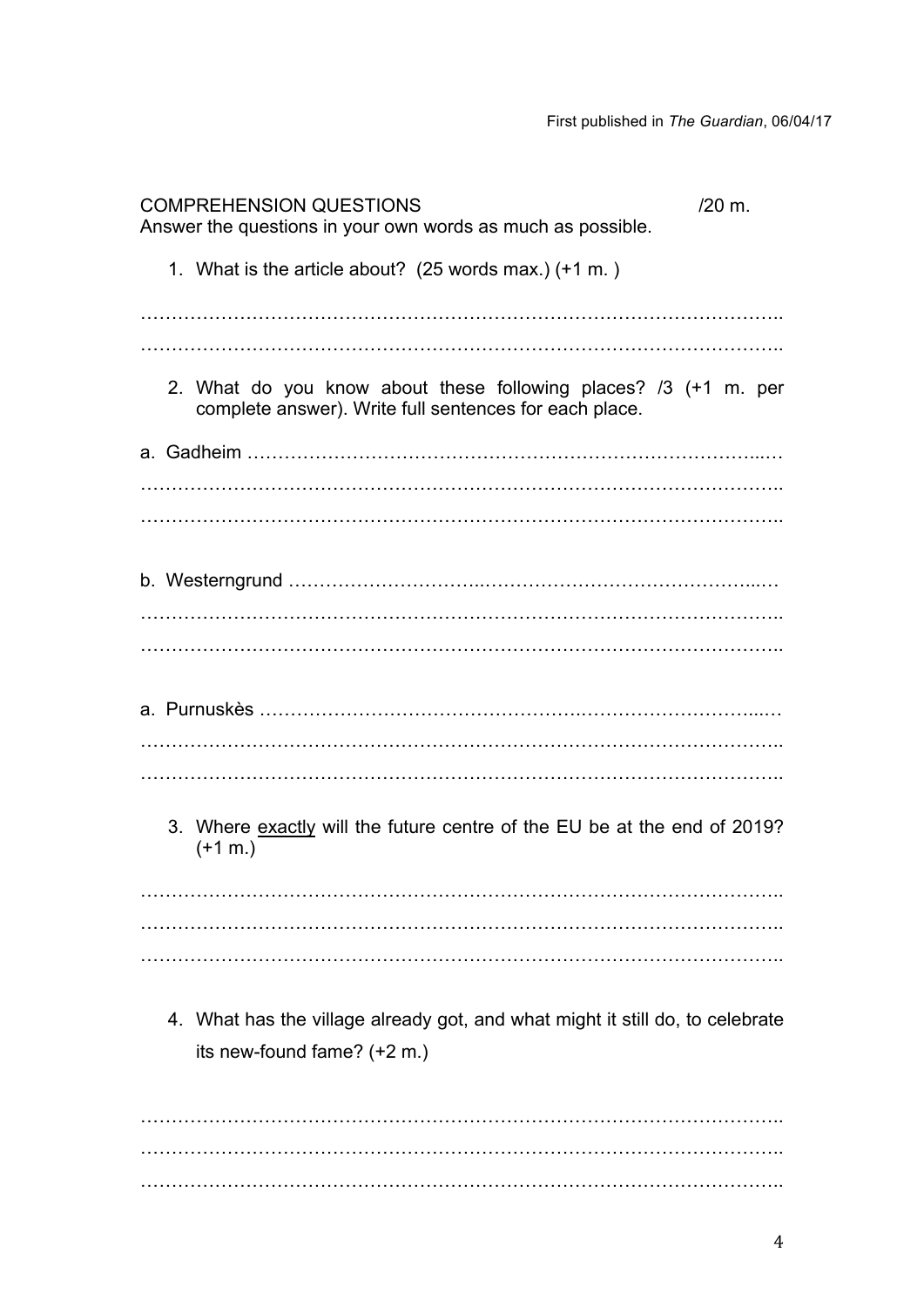5. Explain why this fame might just be temporary. (+1 m.)

………………………………………………………………………………………….. ………………………………………………………………………………………….. …………………………………………………………………………………………..

6. Find the words in the article that match the definitions below. (+1 m. per right answer)

| a. a sudden large reduction in amount or value.        |  |
|--------------------------------------------------------|--|
| b. to give up power, position or advantage.            |  |
|                                                        |  |
| one's achievements, possessions or abilities.          |  |
| d. here, to cause a feeling of distrust for something. |  |
| e. to raise a flag to its highest position on a pole.  |  |
| f. officially decided and stated.                      |  |
|                                                        |  |

7. True (T) , False (F) or Not Mentioned (NM)? Circle the correct answer and justify it by quoting from the text. (+1 m. per right answer, including its justification)

| 1. Karin Kessler sold her winter oilseed rape at a lower price because of Brexit. | T F NM |
|-----------------------------------------------------------------------------------|--------|
|                                                                                   |        |

…………………………………………..………………………….…………………….. …………………………………………..……………………….……………………….. …………………………………………..………………….……………………………..

| 2. More than 10,000 visitors attended the official inauguration of the spot. | T F NM |
|------------------------------------------------------------------------------|--------|
|                                                                              |        |

…………………………………………………………………………………………….. …………………………………………..……….……………………………………….. …………………………………………..…….…………………………………………..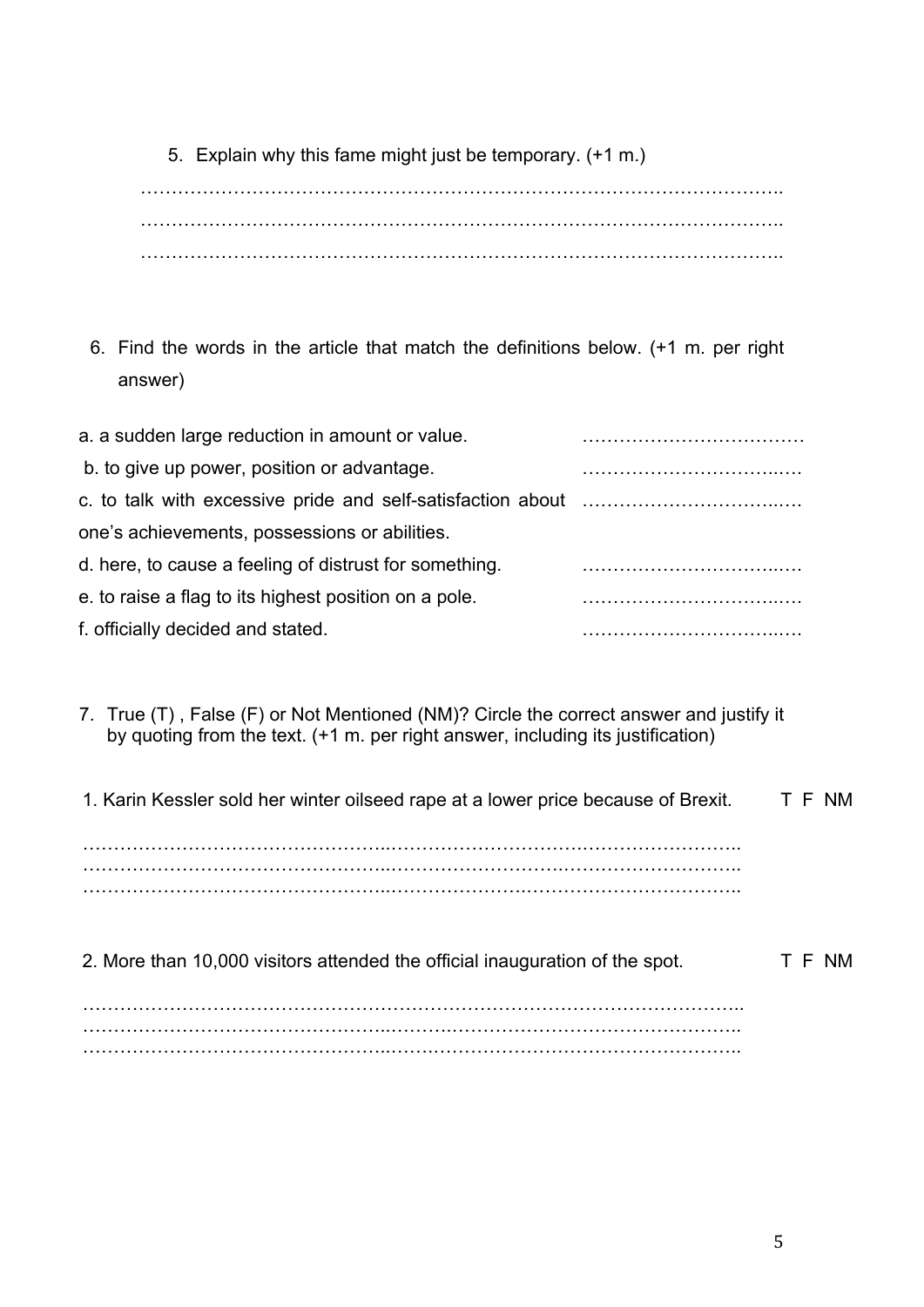3. Gelnhausen Meerholz was the first German village to hold the EU-centre title. …………………………………………..…………………………………………….. …………………………………………..…………………………………………….. …………………………………………..…………………………………………….. T F NM 3. Kurt Aldemann regrets the United Kingdom's decision to leave the EU. …………………………………………..………………………………………….….... …………………………………………..…………………………………………….…. …………………………………………..…………………………………………….…. T F NM 4. Brigitte Heim hopes the United Kingdom will cancel the negotiations to leave the T F NM EU. …………………………………………..………………………………………….….... …………………………………………..…………………………………………….…. …………………………………………..…………………………………………….…. 5. The geographic information engineering institute was contacted just after T F NM Theresa May triggered article 50. …………………………………………..…………………………………………….. …………………………………………..…………………………………………….. …………………………………………..…………………………………………….. 6. Jürgen Götz is half-hearted about the news. …………………………………………..…………………………………………….. …………………………………………..…………………………………………….. …………………………………………..…………………………………………….. T F NM

 $WRITING$  /20 m.

*"Leaving Europe was the best decision the UK could make. "*

Write a well-structured essay, including an introduction, a main body consisting of 2 / 3 ideas on the pros and cons of being part of the European Union, and a conclusion in which you include your opinion.

………………………………………………………………………………………….. ………………………………………………………………………………………….. …………………………………………………………………………………………..